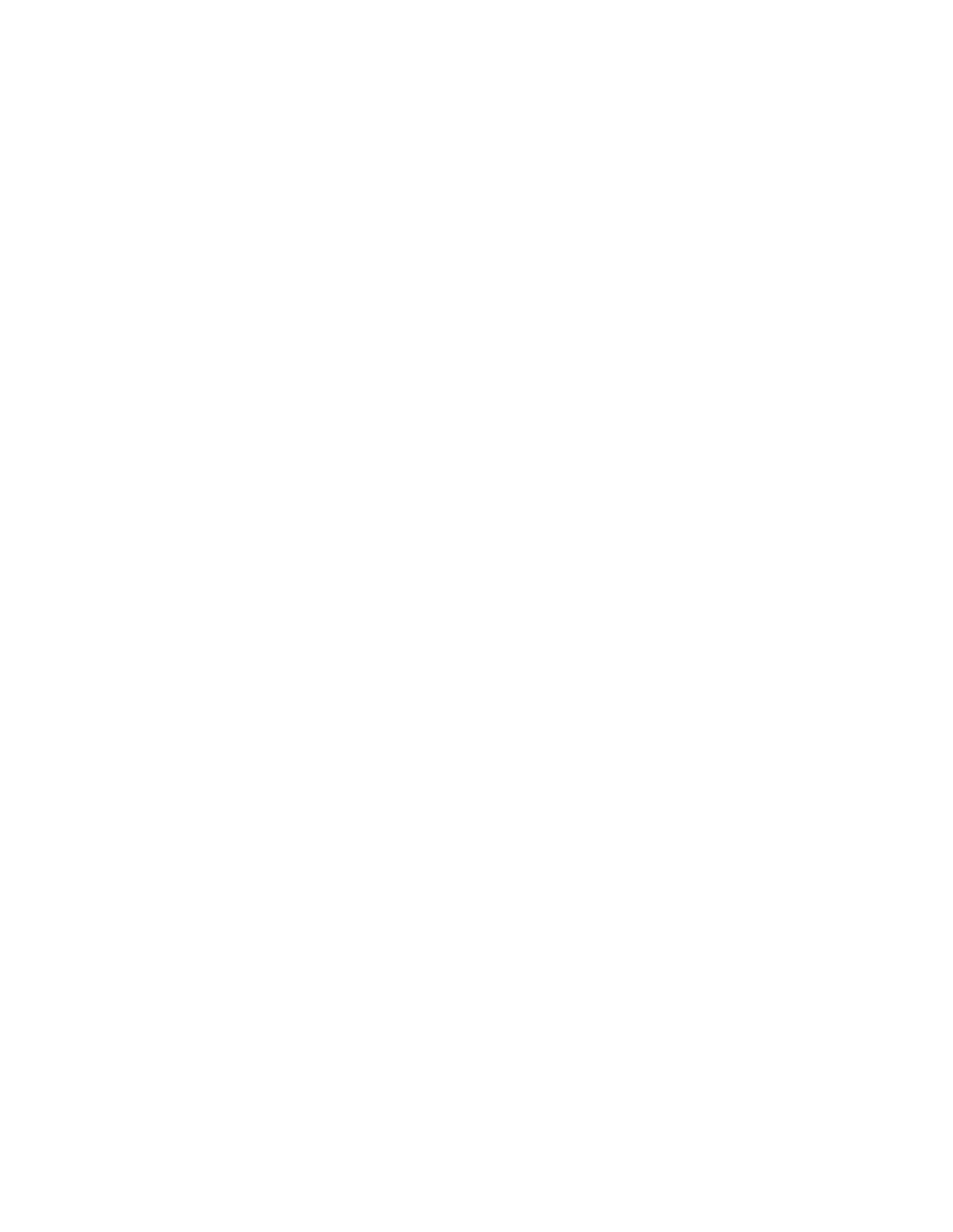## **SECTION 05100 STRUCTURAL METALS**

### <span id="page-2-0"></span>**PART 1 - GENERAL**

#### <span id="page-2-1"></span>1.01 DESCRIPTION

Requirements specified in the Conditions of the Contractors Division 1 form a part of this Section. Provide structural metal work as indicated, specified, and required.

- A. Work Included in This Section. Principal items are:
	- 1. Structural steel members.
	- 2. Plates and connections.
- B. Related Work Not included in This Section.
	- 1. Steel reinforcement.
	- 2. Steel decking.
	- 3. Miscellaneous metal work.

### <span id="page-2-2"></span>1.02 QUALITY ASSURANCE

Unless otherwise specified all work specified herein and shown on the drawings shall conform to the applicable requirements of the following specifications and codes:

- A. Fabrication and Erection of Structural Steel shall be in accordance with the latest edition of the AISC "Specification for the Design, Fabrication and Erection of Structural Steel for Buildings," and "Code of Standard Practice for Steel Buildings and Bridges."
- B. Structural Metals Other than Steel shall conform to applicable "state of the art" codes.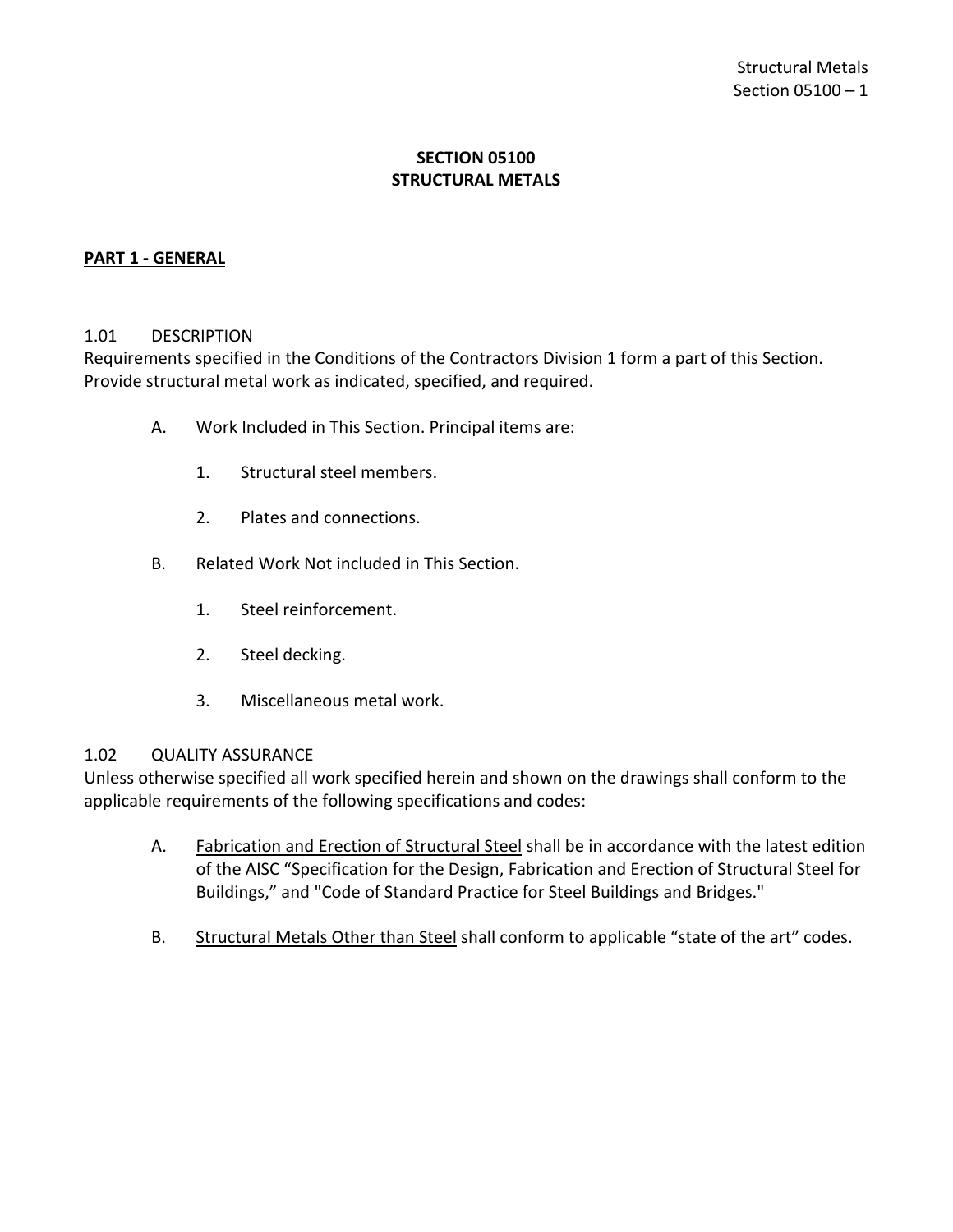#### <span id="page-3-0"></span>1.03 SUBMITTALS

- A. Shop Drawings. Submit shop drawings for approval before fabrication of any of the work. Show complete fabrication details with material and specification lists. Show all welds, fabrication and finish details, and shop painting. In approving shop drawings, the District does not assume responsibility for accuracy of the work relative to other components as constructed. Also refer to applicable requirements hereafter specified in paragraph "Substitutions."
- B. Test Reports. Furnish notarized certified physical and chemical mill test reports for material used for major structural members such as beams, joists, columns, and their connectors. Perform all tests in accordance with applicable ASTM standards.
- C. Shop Painting Data. In coordinated manner with requirements for Painting and Protective Coatings specified in applicable Section 09870 and 09871, Contractors shall submit product list with product data sheets of intended shop coats which for compatibility shall be the same products and manufacturer as those of deferred fieldapplied systems intended to be used in work of Division 9.

### <span id="page-3-1"></span>**PART 2 - PRODUCTS**

### <span id="page-3-2"></span>2.01 GENERAL

Materials shall be new, sound, and of best commercial quality available.

### <span id="page-3-3"></span>2.02 STRUCTURAL STEEL

Fabricated from steel conforming to the latest edition of ASTM Designation for A-36.

### <span id="page-3-4"></span>2.03 STEEL PIPE

Where used for columns or other structural purposes, pipe shall conform to ASTM Designation A-53, Grade B, seamless.

#### <span id="page-3-5"></span>2.04 CAST IRON

Conform to ASTM A-48 Class 40B.

<span id="page-3-6"></span>2.05 BLACK STEEL Conform to ASTM A-569.

### <span id="page-3-7"></span>2.06 STAINLESS STEEL

Type 316 or, where specifically authorized, Type 304, non-magnetic.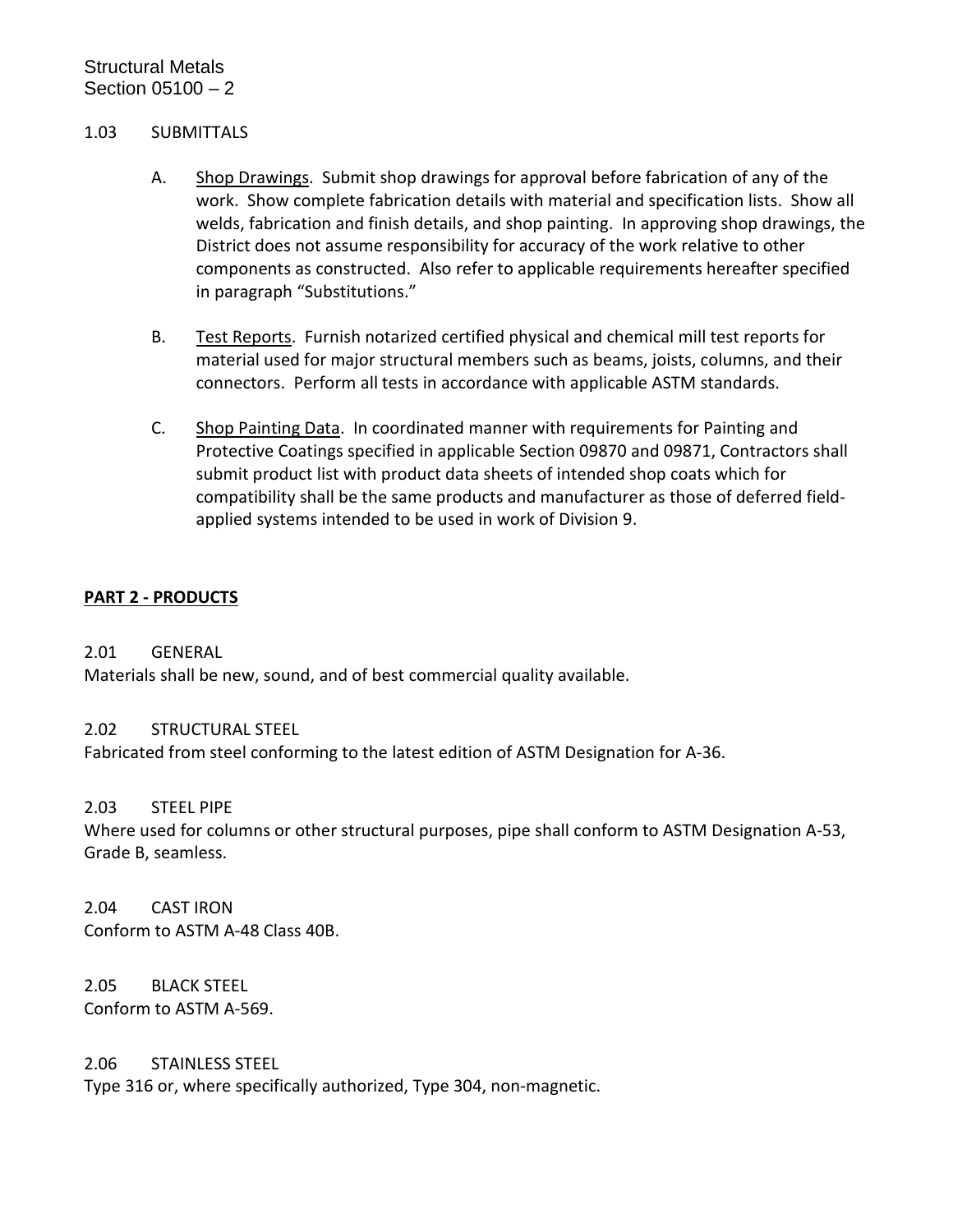#### <span id="page-4-0"></span>2.07 BOLTS

- A. Common. Conform to ASTM Designation A-307.
- B. High Tensile. Conform to ASTM Designation A-325.
- C. Stainless Steel. Type 316 stainless steel with nuts and washers of similar material.

### <span id="page-4-1"></span>2.08 WELDING ELECTRODES

Conform to the requirements of the American Welding Society, "Specifications for Iron and Steel Arc Welding Electrodes," latest edition.

### <span id="page-4-2"></span>2.09 SHOP PRIME PAINT

To assure compatibility with deferred field-applied paint or coating system on ferrous metals, use shop prime paint product and manufacture as specified for systems intended for field application in applicable Section 09870 or 09871. Portions of work immediately adjacent to intended field welds and portions intended for embedment shall not be shop primed.

### <span id="page-4-3"></span>2.10 GALVANIZING

All metal work shown or specified to be galvanized shall be zinc coated after fabrication at the rate of 1.25 oz./s.f. in conformity with "Specifications for Zinc Coatings on structural steel shapes, plates, and bars and their products," ASTM Designation A-123. Galvanized coatings marred or damaged during erection or fabrication shall be repaired by use of DRYGALV as manufactured by the American Solder and Flux Company, Galvalloy, Galvion, or equal, applied in accordance with the manufacturer's instructions.

## <span id="page-4-4"></span>**PART 3 - EXECUTION**

## <span id="page-4-5"></span>3.01 FABRICATION

Workmanship shall conform to AISC specifications, latest edition. Work shall conform to drawings and approved shop drawings. Work shall be performed in the shop of any approved fabricator, except field welding, when approved, shall be as specified hereinafter.

- A. Connections
	- 1. Standard AISC, latest edition, specifications shall be used in determining the connections (unless otherwise shown on the drawings), including the number of bolts and spacing required. In addition to the AISC specifications, the best shop practices shall be followed for shearing, punching, diameter of bolt holes, spacing, welding, etc.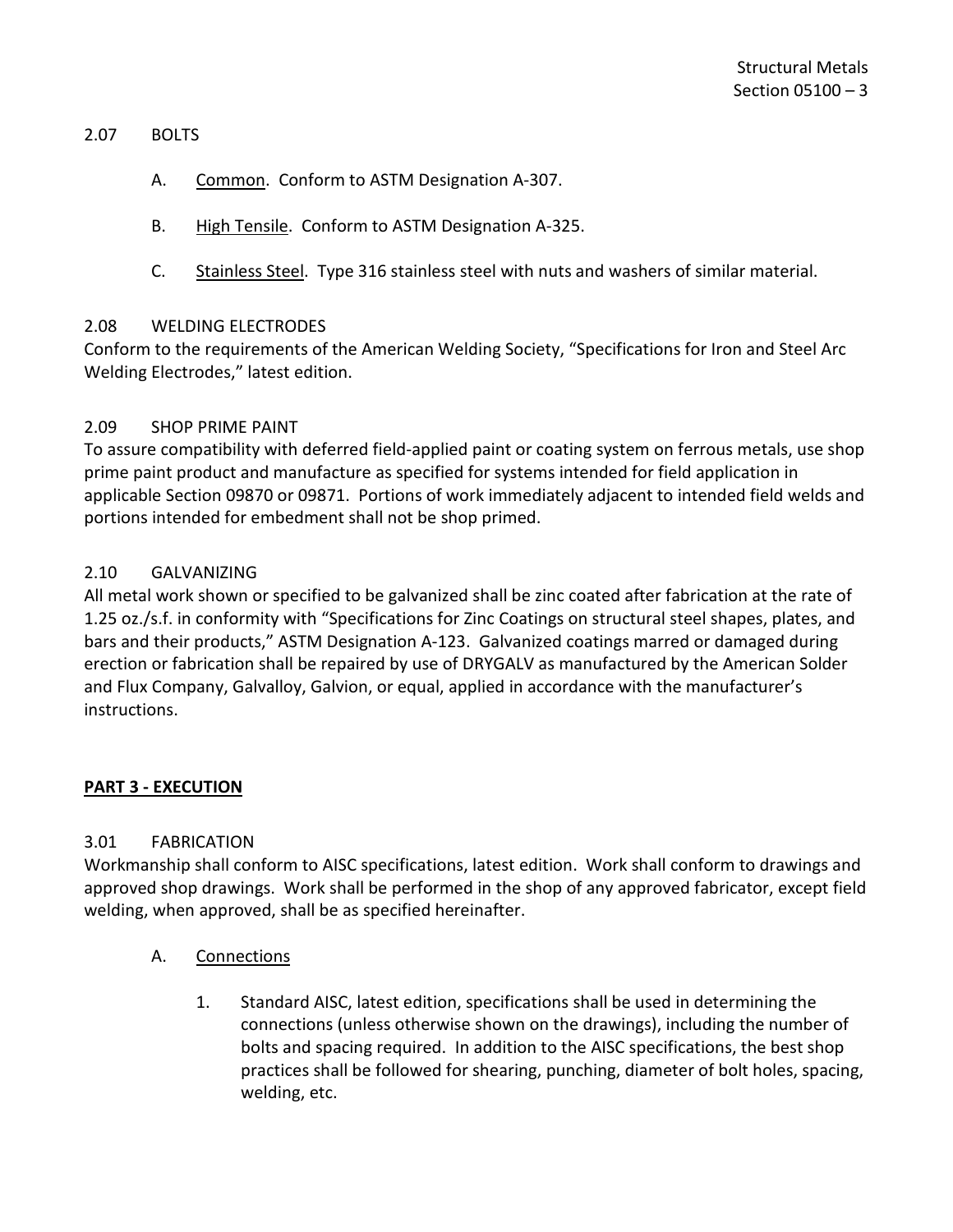- 2. Shop connections shall be welded, or bolted unless otherwise indicated.
- 3. Insofar as possible, fit all work and assemble in shop ready for erection.

## B. Members

- 1. All members shall be free from twists, kinks, buckles, or open joints.
- 2. All members, holes, and their spacing shall be so accurately made that when assembled the parts shall come together and bolt without distortion.
- 3. Parts assembled with bolts shall be in close contact, except where separators are required. Where unlike metals are in contact, insulate as necessary to prevent corrosion.
- 4. Provide bolt holes to secure special items to structural members.
- 5. Bearing surfaces shall be planed to true beds. Abutting surfaces shall be closely fitted. Steel requiring accurate alignment shall be provided with slotted holes and/or washers for aligning the steel.
- 6. All materials shall be delivered in the order in which they will be required so as to avoid all delay in completion of the project.

## C. Welding

- 1. Welding in shop and field shall be done by operators who have previously qualified by tests, as prescribed in the American Welding Society, "Standard Qualification Procedure." Welding of steel shall be in accordance with latest edition of the AWS "Code for Fusion Welding and Gas Cutting in Building Construction." All welds shall exhibit characteristics required by AWS D1.1 and its current revisions.
- 2. Make all welds with E70-XX classification mild or low-alloy steel covered arc-welding electrodes conforming to AWA A5.1 and A5.5 specifications for filler metal, except as otherwise designated on structural drawings and except as otherwise recommended by AWS and AISC for welding high strength steel alloys other than ASTM A-36 and A-53 steels. All steel before being fabricated shall be thoroughly wire brushed, clean of all scale and rust, and thoroughly straightened by approved methods that will not injure the materials being worked on. Welding shall be continuous along the entire line of contact except where tack or intermittent welding is permitted. Where exposed, welds shall be cleaned of flux and slag and ground smooth.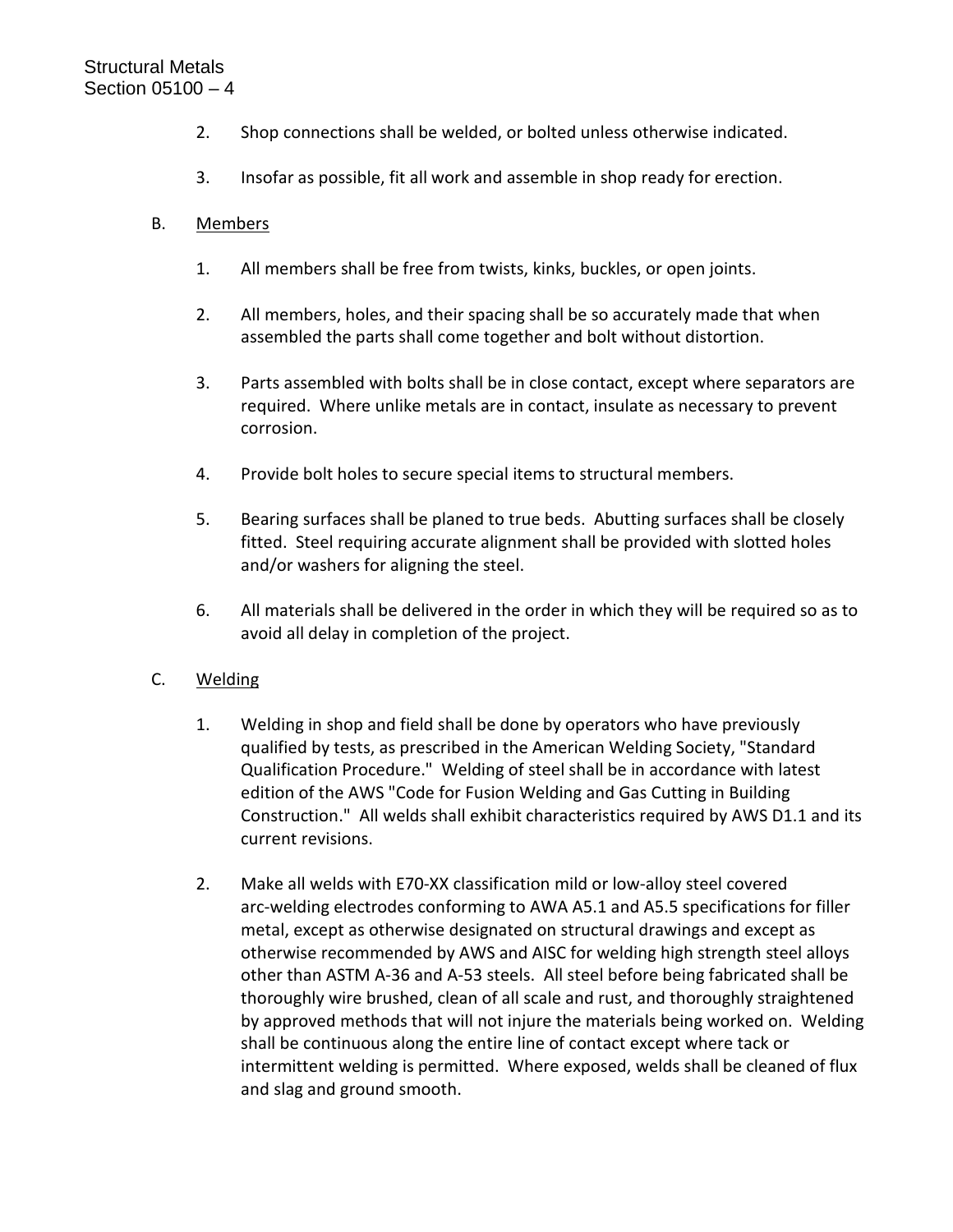### <span id="page-6-0"></span>3.02 ERECTION

- A. Erection shall include the installation and erection of all structural steel as called for in this section. The Contractor shall verify correctness before starting erection. Erection shall be performed in conformance with the latest edition of AISC Code of Standard Practice.
- B. As erection progresses, the work shall be securely bolted up to take care of all dead-load, wind, and erection stresses.
- C. No final bolting or welding shall be done until each portion of the structure has been properly aligned and plumbed.
- D. Bolts shall be drawn up tight and threads set so that nuts cannot become loose.
- E. Damaged Members. During erection, members which are bent, twisted, or damaged shall be straightened or replaced as directed. If heating is required in straightening, a heating method shall be used which will insure uniform temperature throughout the entire member. Members, which in the opinion of the District are damaged to an extent impairing their appearance, strength, or serviceability, shall be removed and replaced with new members.
- F. Anchor Bolts and Anchors. Anchor bolts and anchors shall be properly located and built into connection work. Bolts and anchors shall be preset by the use of templates or such other methods as may be required to locate the anchors and anchor bolts accurately. Embedded anchor bolts that are submerged in process water or sludge, or are in enclosed tanks or spaces exposed to process gas or moisture, shall be Type 316 stainless steel with nuts of same material. To such stainless steel bolts apply a non-oxidizing lubricant grease before bolting using a molybdenum disulfide grease compound or a NO-OX-10 type compound.
- G. Bearing Plates. Provide bearing plates under beams and columns resting on walls or footings. Bearing plates may be attached or loose and aligned on steel wedges or shims. After the supported members have been plumbed and properly positioned and the anchor nuts tightened, the entire bearing area under the plate shall be dry-packed solidly with bedding mortar. Wedges and shims shall be cut off flush with edge of bearing plate, and shall be left in place.